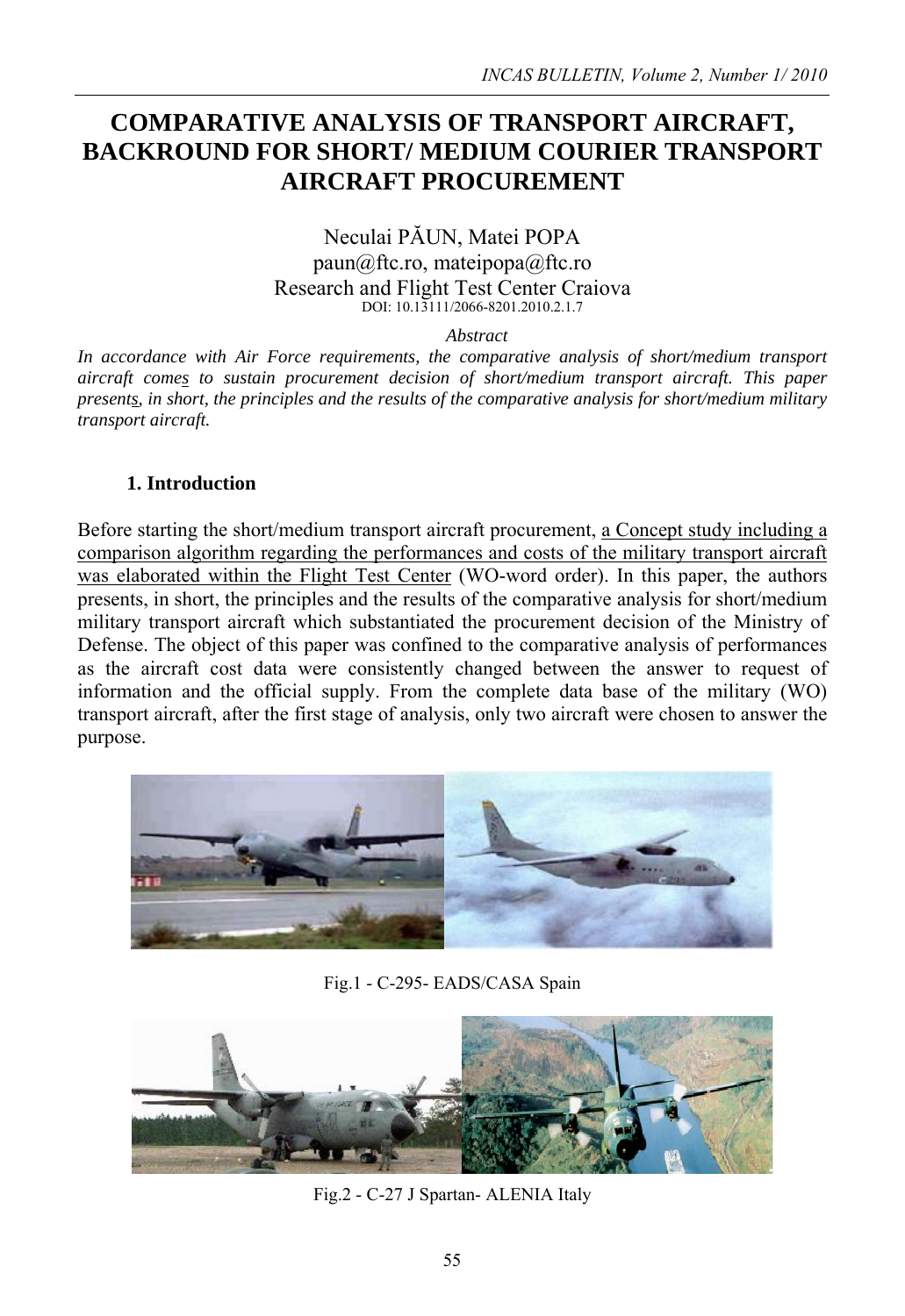# **2. Criteria and attributes choice**

According to the above introduction, the object of this analysis is a comparison between C-295 and C-27 J military(WO) transport aircraft, based on technical data provided by the CASA and ALENIA factories on their responsibility [1-4].

At the beginning, the authors tested the TASCFORM method application (designated for the combat aircraft comparison) but, the criteria and the evaluation coefficients available for the fighter were not available for the military transport aircraft. In this situation, the authors performed an original direct comparison based on technical and tactical criteria.

So, for each criteria, the authors chose the following attributes:

- $\triangleright$  Technical attributes:
	- Maximum payload  $(G_U)$ ;
	- Propulsion efficiency (Maximum payload /engines power  $E_P$ );
	- Structural efficiency (Maximum payload /empty aircraft weight  $E_s$ );
	- Fuel consumption/flight hour  $(C_{SP})$ ;

The increasing efficiency are in ascending order.

- $\triangleright$  Tactical attributes:
	- Maximal distance with payload 6.000 Kg  $(D_{\text{GU}})$ ;
	- Cruise speed  $(V_C)$ ;
	- $\blacksquare$  Pallets maximum number (Cpa);
	- Personnel max number (ground troops/paratroops  $-C_P$ ).

| CHARACTERISTICS                             |                  |         |       |          |                 |           |          |                 |            |
|---------------------------------------------|------------------|---------|-------|----------|-----------------|-----------|----------|-----------------|------------|
|                                             | <b>TECHNICAL</b> |         |       |          | <b>TACTICAL</b> |           |          |                 |            |
| <b>Criteria</b><br>and<br><i>attributes</i> |                  |         |       |          |                 |           | Cpa      |                 |            |
|                                             | Gu               | Ep      | Es    | Csp      | <b>DGU</b>      | Vc        | (no.     | $Cp$ (no. Pers) |            |
| Aircraft                                    | (Kg)             | (Kg/Cp) | $(-)$ | (l/hour) | (Km)            | (Km/hour) | Pallets) | troops          | paratroops |
| $ORD(*)$                                    | 6.000            | 1,200   | 0,428 | 1.250    | 3.200           | 400       | 3        | 60              | 40         |
| C 295                                       | 9.250            | 1,876   | 0,829 | 750      | 3.700           | 400       | 4        | 71              | 49         |
| $C-27J$                                     | 11.500           | 1,240   | 0,670 | 875      | 4.260           | 500       |          | 68              | 46         |

# Table 1

# **(\*) – Operational Requirement Document**

#### **3. Characteristics normalized evaluation**

Generally, the characteristics normalization consists in applying the maximum and minimum criteria for the values entered in each column. Because, the number of proposal is insufficient for good result of the applied method, for a good comparison, data normalization was make according to data imposed by **Operational Requirement Document** for short/medium military transport aircraft. Since the number of proposals, is insufficient for a good performance of the applied method, for a good comparison, the data normalization was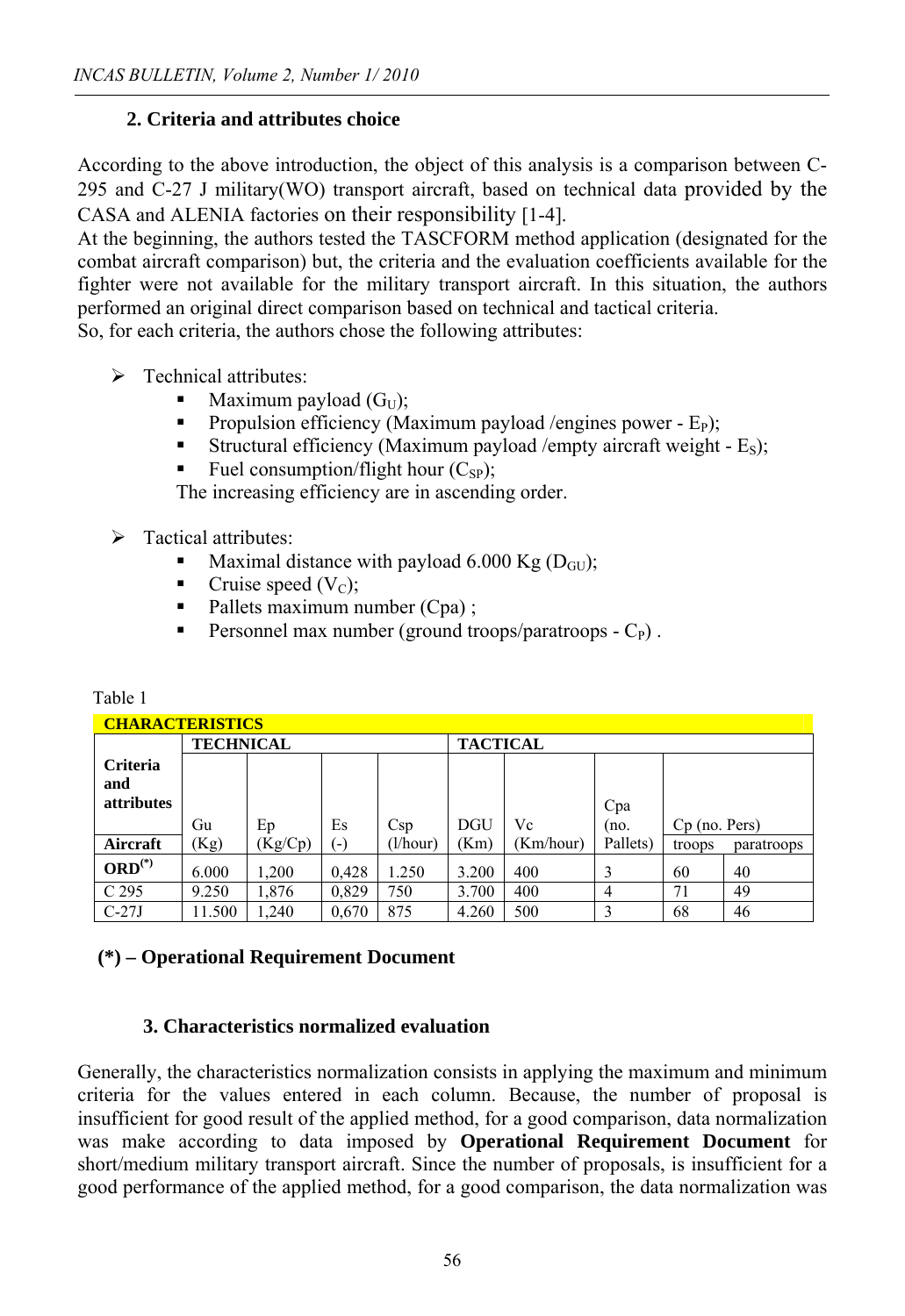done according to the data required by the Operational Requirements Document for military short / medium transport aircraft Applied formula are:

$$
V_n = |(V_{\text{fav}} \cdot V_p)| / V_p \tag{1}
$$

where,

 Vn- normalized value:  $V_{\text{fav}}$ - parameter physical value for compared aircraft;  $V_p$  – imposed value by ORD.

The results after computation (WO) are presented in table 2 below:

Table 2

| <b>NORMALIZATION</b> |                  |             |          |                   |                        |             |       |         |            |
|----------------------|------------------|-------------|----------|-------------------|------------------------|-------------|-------|---------|------------|
| <b>Criteria</b>      | <b>TECHNICAL</b> |             |          |                   | <b>TACTICAL</b>        |             |       |         |            |
| and                  |                  |             |          |                   |                        |             |       |         |            |
| attributes           | $Gu(-)$          | Ep<br>$(-)$ | $Es$ (-) | Csp               | <b>DGU</b>             | Vc<br>$(-)$ | Cpa   | $Cp(-)$ |            |
| Aircraft             |                  |             |          | $\left( -\right)$ | $\left( \cdot \right)$ |             | (-)   |         |            |
|                      |                  |             |          |                   |                        |             |       | troops  | paratroops |
| C <sub>295</sub>     | 0,542            | 0.563       | 0.937    | 0,400             | 0,156                  | 0,000       | 0.333 | 0.183   | 0,225      |
| $C-27J$              | 0.917            | 0,033       | 0.565    | 0.300             | 0.331                  | 0.250       | 0.000 | 0.133   | 0.150      |

# **4. Criteria and attributes weight**

Table 3

| <b>WEIGHT</b> |                  |         |      |        |                 |           |          |                 |            |  |
|---------------|------------------|---------|------|--------|-----------------|-----------|----------|-----------------|------------|--|
|               | <b>TECHNICAL</b> |         |      |        | <b>TACTICAL</b> |           |          |                 |            |  |
| Criteria      |                  |         |      |        |                 |           |          |                 |            |  |
| and           |                  |         |      |        |                 |           | Cpa      | $Cp$ (no. Pers) |            |  |
| attributes    | Gu               | Ep      | Es   | Csp    | <b>DGU</b>      | Vc        | (no.     |                 |            |  |
|               | (Kg)             | (Kg/Cp) | (-   | 1/hour | Km)             | (Km/hour) | Pallets) | troops          | paratroops |  |
| weight        | 0.50             | 0.15    | 0.15 | 0.20   | 0.30            | 0.30      | 0,20     | 0.10            | 0.10       |  |

Weight values were chosen so that to describe the contribution of each attribute according to their level of importance.

# **5. Operational efficiency**

Operational efficiency was computed in three usual variants of the criteria and attributes weight

| Table 4 |                 |                  |                 |  |  |  |
|---------|-----------------|------------------|-----------------|--|--|--|
|         |                 | WEIGHT           |                 |  |  |  |
|         | <b>VARIANTS</b> | <b>TECHNICAL</b> | <b>TACTICAL</b> |  |  |  |
|         | Variant 1       |                  |                 |  |  |  |
|         | Variant 2       |                  |                 |  |  |  |
|         | Variant 3       |                  |                 |  |  |  |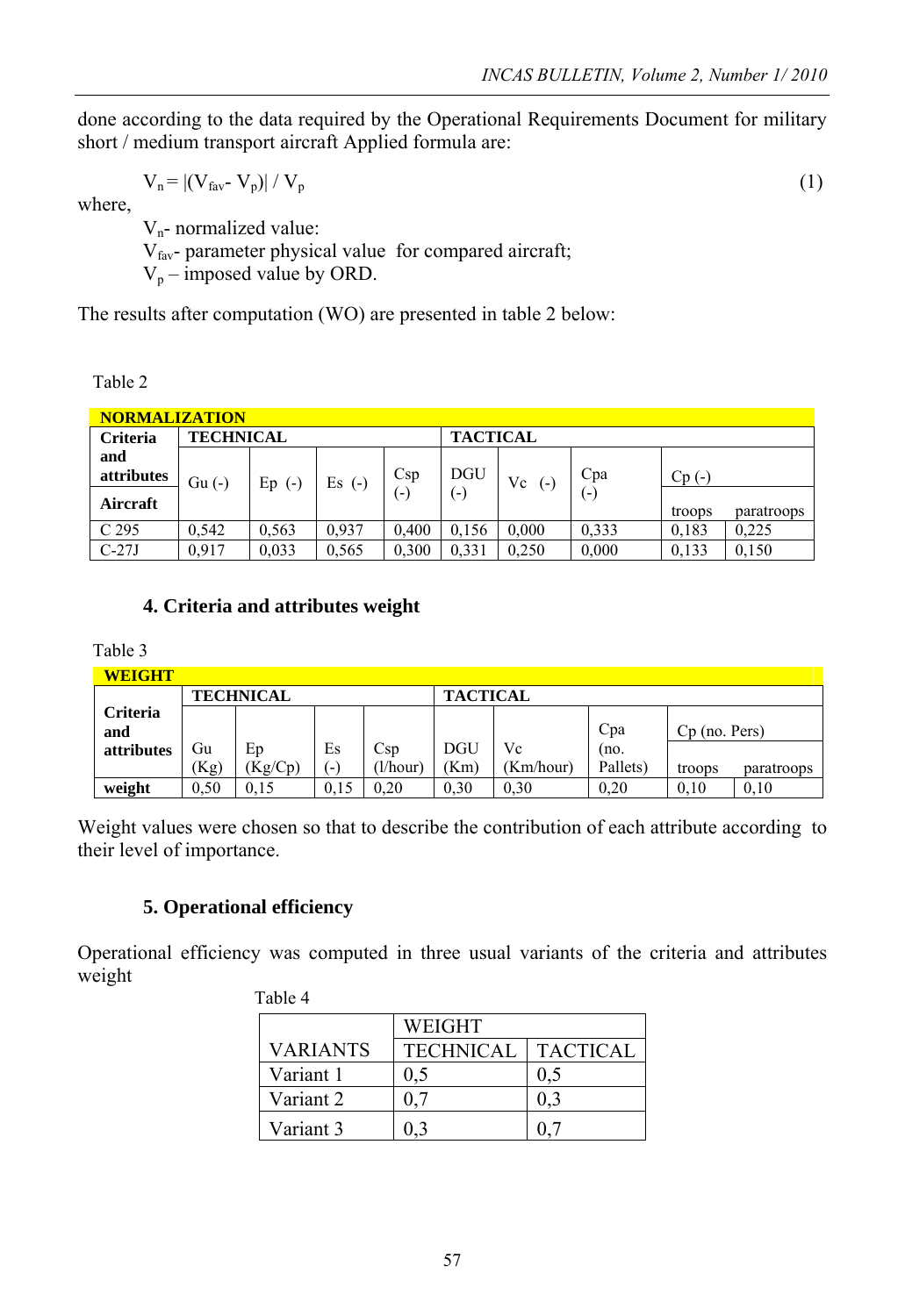The performance coefficients values were obtained by addition of the normalized values of the weight attributes according to data in table 3 and, for variants, according to data in table 4. The results are presented in table 5 and in fig.3 below:

| Table 5          |         |         |         |
|------------------|---------|---------|---------|
|                  | Variant | Variant | Variant |
| C <sub>295</sub> | 0,365   | 0,449   | 0,281   |
| $C-27J$          | 0,405   | 0,487   | 0,324   |



**6. Conclusion** 

The conclusion as illustrated in figure 3 is relevant:

- **The operational efficiency of C-27 J aircraft is better then that of the C-295 aircraft for all three criteria and attributes weight variants.**

according to the above conclusion, the final decision was C-27J.